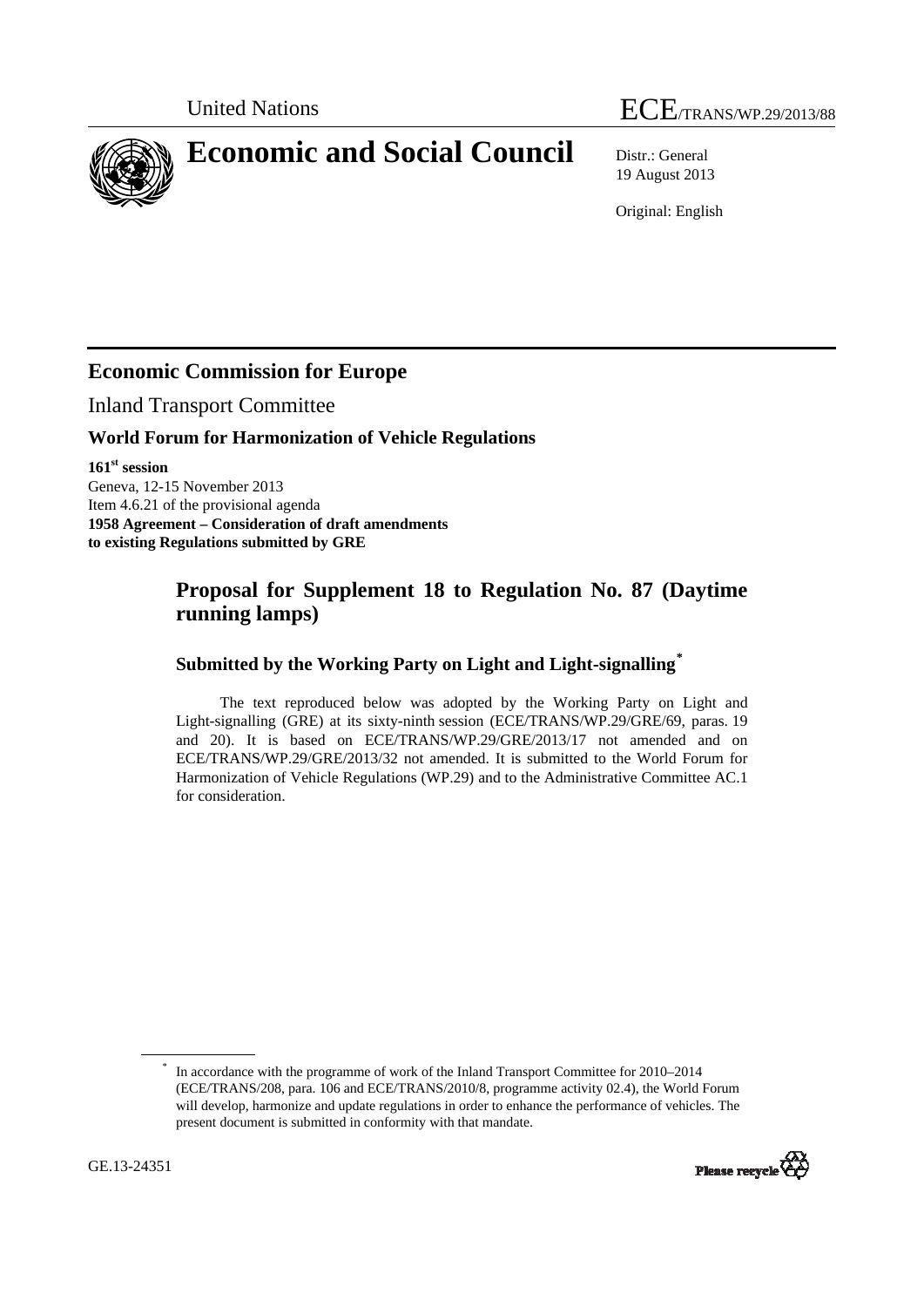*Insert a new paragraph 3.2.4.*, to read:

"3.2.4. In the case of a non-replaceable filament lamp(s) or light source module(s) equipped with non-replaceable filament lamp(s), the documents according to paragraph 6.6. of this Regulation."

*Insert a new paragraph 6.6.*, to read:

" $6.6$ . In the case of non-replaceable filament lamp(s) or light source module(s) equipped with non-replaceable filament lamp(s), the applicant shall annex to the type approval documentation a report (by the light source manufacturer indicated in the type approval documentation), acceptable to the Type Approval Authority, that demonstrates compliance of these non-replaceable filament lamp(s) with the requirements as specified in paragraph 2.11. of IEC 60809, Edition 3."

*Paragraph 13.1., amend to read:*

"13.1. Daytime running lamps shall be so manufactured as to conform to the type approved under this Regulation.

> The compliance with the requirements set forth in paragraphs 6., 7., 8. and 9. above shall be verified as follows:"

*Paragraph 13.2. (former)*, renumber as paragraph 13.1.1.

*Paragraph 13.3. (former)*, renumber as paragraph 13.1.2.

*Paragraph 13.4. (former)*, renumber as paragraph 13.2.

*Insert a new paragraph 13.3.,* to read:

"13.3. In the case of non-replaceable filament lamp(s) or light source module(s) equipped with non-replaceable filament lamps, a report (by the light source manufacturer indicated in the type approval documentation) shall demonstrate compliance of these non-replaceable filament lamp(s) with lifetime requirements and, in the case of colour coated filament lamps, also with colour endurance requirements, as specified in paragraph  $2.11$ , of IEC 60809, Edition 3."

*Annex 4, paragraphs 1.2. to 1.3.,* amend to read:

- "1.2. With respect to photometric performances, the conformity of mass-produced lamps shall not be contested if, when testing according to paragraph 10. of this Regulation, the photometric performances as set forth in paragraph 7. of this Regulation of any lamp chosen at random and equipped with a standard light source, or when the lamps are equipped with non-replaceable light sources (filament lamps or other), and when all measurements are made at 6.75 V, 13.5 V or 28.0 V respectively:
- 1.2.1. No measured value deviates unfavourably by more than 20 per cent from the values prescribed in this Regulation.
- 1.2.2. In the case of a lamp equipped with a replaceable light source, if results of the test described above do not meet the requirements, tests on lamps shall be repeated using another standard light source.
- 1.3. The chromaticity coordinates shall be complied with when the lamp is equipped with a standard light source, or for lamps equipped with nonreplaceable light sources (filament lamps or other), when the colorimetric characteristics are verified with the light source present in the lamp."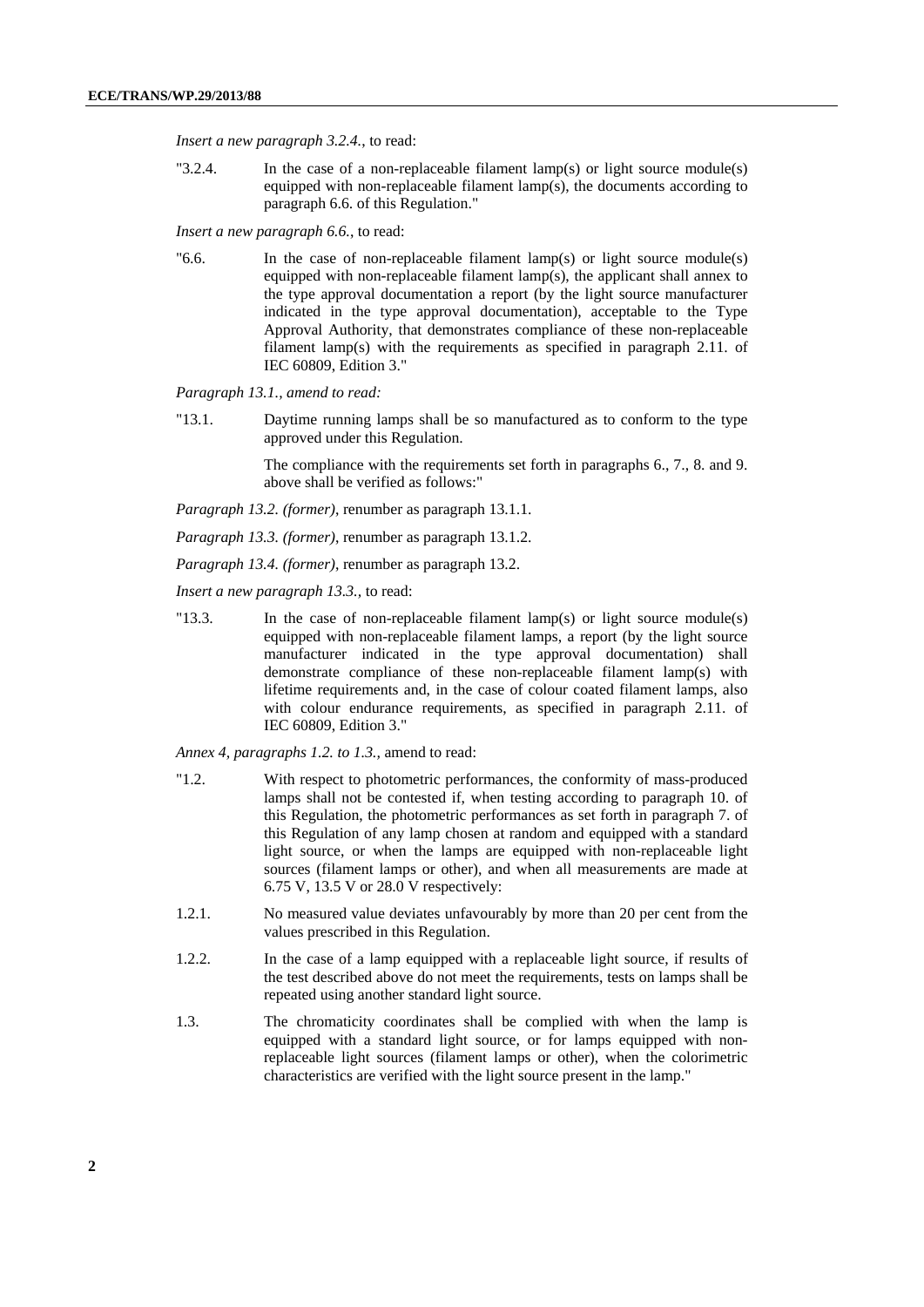*Annex 5,* amend to read:

## **"Annex 5**

#### **Minimum requirements for sampling by an inspector**

- 1. General
- 1.1. The conformity requirements shall be considered satisfied from a mechanical and a geometric standpoint, in accordance with the requirements of this Regulation, if any, if the differences do not exceed inevitable manufacturing deviations.
- 1.2. With respect to photometric performances, the conformity of mass-produced lamps shall not be contested if, when testing according to paragraph 10. of this Regulation, the photometric performances as set forth in paragraph 7. to this Regulation of any lamp chosen at random and equipped with a standard light source, or when the lamps are equipped with non-replaceable light sources (filament lamps or other), and when all measurements are made at 6.75 V, 13.5 V or 28.0 V respectively:
- 1.2.1. According to the requirements in paragraph 1.2.1. of Annex 4 to this Regulation are met.
- 1.2.2. In the case of a lamp equipped with a replaceable light source, if results of the test described above do not meet the requirements, tests on lamps shall be repeated using another standard light source.
- 1.2.3. Lamps with apparent defects are disregarded.
- 1.3. The chromaticity coordinates shall be complied with when the lamp is equipped with a standard light source, or for lamps equipped with non-replaceable light sources (filament lamps or other), when the colorimetric characteristics are verified with the light source present in the lamp.
- 1.4. In the case of non-replaceable filament lamp(s) or light source module(s) equipped with non-replaceable filament lamps, at any conformity of production check:
- 1.4.1. The holder of the approval mark shall demonstrate the use in normal production and show the identification of the non-replaceable filament lamp(s) as indicated in the type approval documentation;
- 1.4.2. In the case where doubt exists in respect to compliance of the nonreplaceable filament lamp(s) with lifetime requirements and/or, in the case of colour coated filament lamps, with colour endurance requirements, as specified in paragraph 2.11. of IEC 60809, Edition 3, conformity shall be checked (by the light source manufacturer indicated in the type approval documentation) as specified in paragraph 2.11. of IEC 60809, Edition 3.
- 2. First sampling

In the first sampling four lamps are selected at random. The first sample of two is marked A, the second sample of two is marked B.

2.1. The conformity of mass-produced lamps shall not be contested if the deviation of any specimen of samples A and B (all four lamps) is not more than 20 per cent.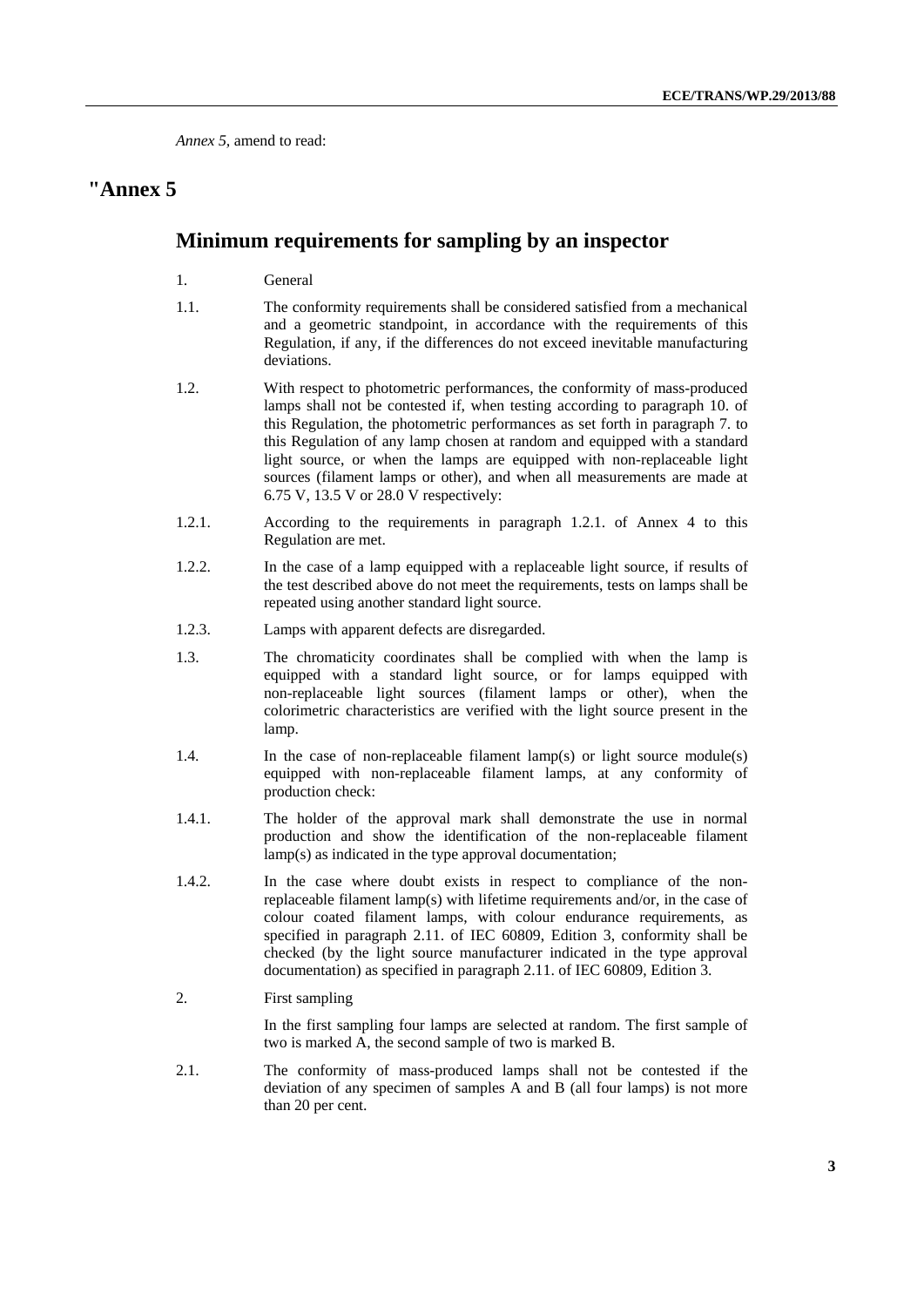In the case, that the deviation of both lamps of sample A is not more than 0 per cent, the measurement can be closed.

2.2. The conformity of mass-produced lamps shall be contested if the deviation of at least one specimen of sample A or B is more than 20 per cent.

> The manufacturer shall be requested to bring his production in line with the requirements (alignment) and a repeated sampling according to paragraph 3. below shall be carried out within two months' time after the notification. The samples A and B shall be retained by the Technical Service until the entire Conformity of Production process is finished.

3. First repeated sampling

A sample of four lamps is selected at random from stock manufactured after alignment.

The first sample of two is marked C, the second sample of two is marked D.

3.1. The conformity of mass-produced lamps shall not be contested if the deviation of any specimen of samples C and D (all four lamps) is not more than 20 per cent.

> In the case, that the deviation of both lamps of sample  $C$  is not more than 0 per cent, the measurement can be closed.

- 3.2. The conformity of mass-produced lamps shall be contested if the deviation of at least
- 3.2.1. One specimen of sample C or D is more than 20 per cent but the deviation of all specimen of these samples is not more than 30 per cent.

The manufacturer shall be requested again to bring his production in line with the requirements (alignment).

A second repeated sampling according to paragraph 4. below shall be carried out within two months' time after the notification. The samples C and D shall be retained by the Technical Service until the entire Conformity of Production process is finished.

3.2.2. One specimen of sample C or D is more than 30 per cent.

In this case the approval shall be withdrawn and paragraph 5. below shall be applied.

4. Second repeated sampling

A sample of four lamps is selected at random from stock manufactured after alignment.

The first sample of two is marked E, the second sample of two is marked F.

4.1. The conformity of mass-produced lamps shall not be contested if the deviation of any specimen of samples E and F (all four lamps) is not more than 20 per cent.

> In the case, that the deviation of both lamps of sample E is not more than 0 per cent, the measurement can be closed.

4.2. The conformity of mass-produced lamps shall be contested if the deviation of at least one specimen of sample E or F is more than 20 per cent.

> In this case the approval shall be withdrawn and paragraph 5. below shall be applied.